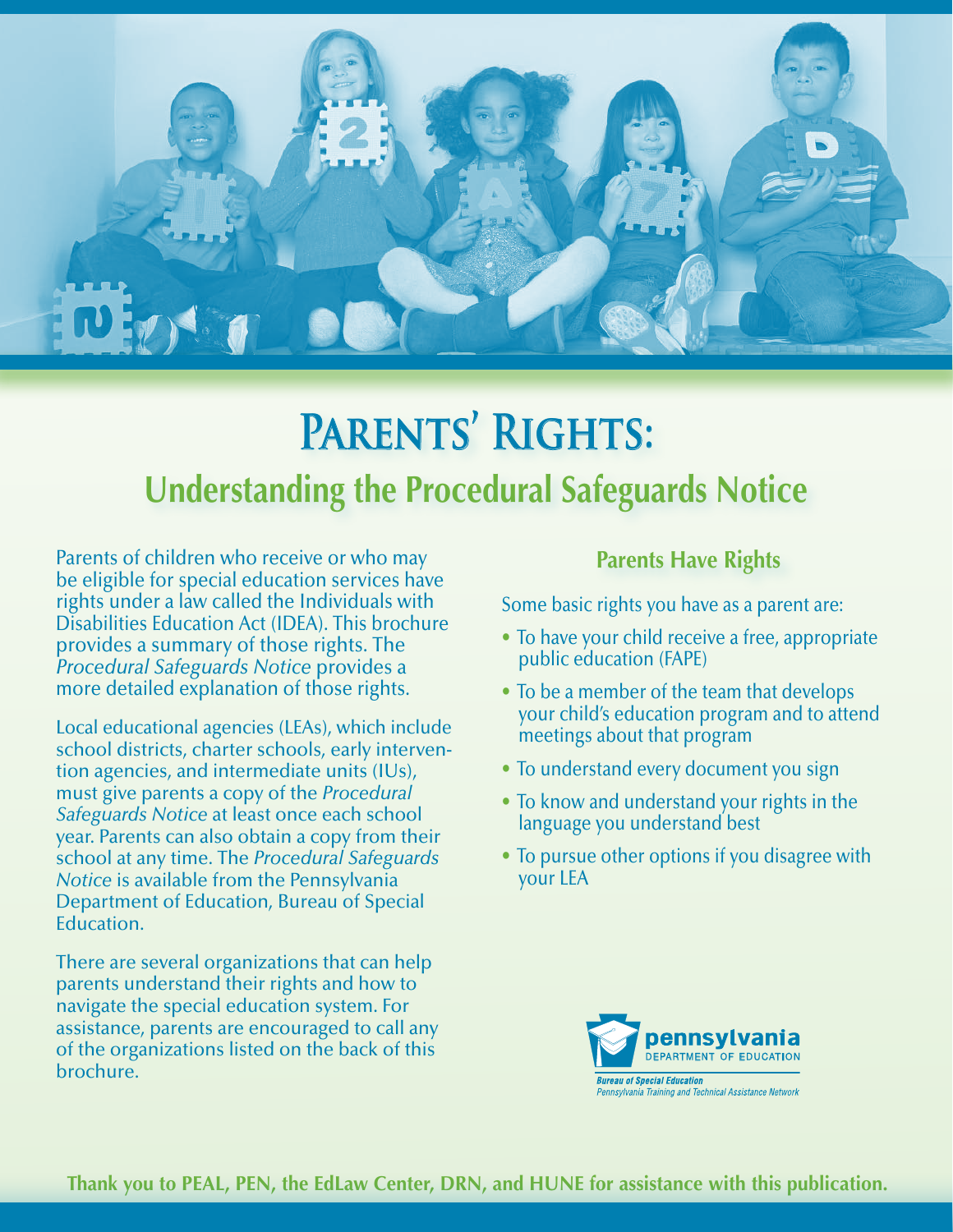# **As a Parent, You Have the Right . . .**

#### *To Receive Prior Written Notice*

You have a right to receive written notice called the *Notice of Recommended Educational Placement (NOREP)/Prior Written Notice* in the language you understand best before the LEA changes (or refuses to change) its decision about:

- Your child's eligibility for special education services
- Determining your child's disability
- What services your child will receive
- Where your child will receive services

# *To a Fair and Accurate Evaluation of Your Child*

You have the right to ask your school to evaluate your child to see if your child has a disability and needs special education services in school. Your child must be assessed using tests and procedures that do not reach wrong conclusions because of your child's disability or ethnic background. For example, a test written in English should not be given to a child whose primary language is Spanish.

## *To Refuse to Consent*

 tion. Even if the evaluation team decides that your Your written permission is required for the LEA to evaluate your child for the first time, unless a special education hearing officer has ordered an evaluachild is eligible for special education services, you do not have to accept those services for your child.

#### *To Receive an Independent Educational Evaluation (IEE)*

 properly, you may want your own, independent, decides that the school's evaluation is appropriate, If you think the school's evaluation was not done educational evaluation. You can ask the school to pay for an educational evaluation of your child by an approved evaluator who does not work for the LEA. However, if the district believes that an independent evaluation is unnecessary and a hearing officer you will pay for your own evaluation.

## *To Participate*

You have the right to participate in developing an education plan for your child (called an Individualized Education Program or IEP). **You are** 

 child. Talking with the members of the team early **an important part of the team that makes decisions about your child's education**. You have the right to share information and express your opinion at any team meeting or anytime you feel it will help your child's education. The team decides the kind and amount of services your child needs and where they will be provided. The team should include your child's teachers and school administrators. If you have concerns or ideas about your child's program, you should first talk to your child's teachers or other people who work with your on can often prevent problems later. Open, mutual communication between you and members of your child's team is encouraged in order to provide an appropriate program for your child.

## *To Mediate a Dispute*

You can also ask for "mediation" to settle a disagreement with the school about your child's special education program. Mediation:

- Is overseen by a neutral party (the mediator)
- Is free
- Is voluntary on the part of the parents and the school
- Can be used without requesting a hearing or can be tried after a hearing is requested
- Can help you and school staff come to agreement

## *To Keep Your Child in the Same Program While You Are Waiting for Mediation or a Hearing to be Completed*

If you or your school have requested mediation or a hearing, your child must "stay put" in his or her current program until the disagreement is resolved. That means that the school can't change the program until the mediation, hearing, and any court actions have ended.

#### To make sure your child "stays put," you **must:**

 *Educational Placement (NOREP)/Prior Written*  • Check the box on the *Notice of Recommended Notice* form that indicates that you request either mediation or a hearing; **and**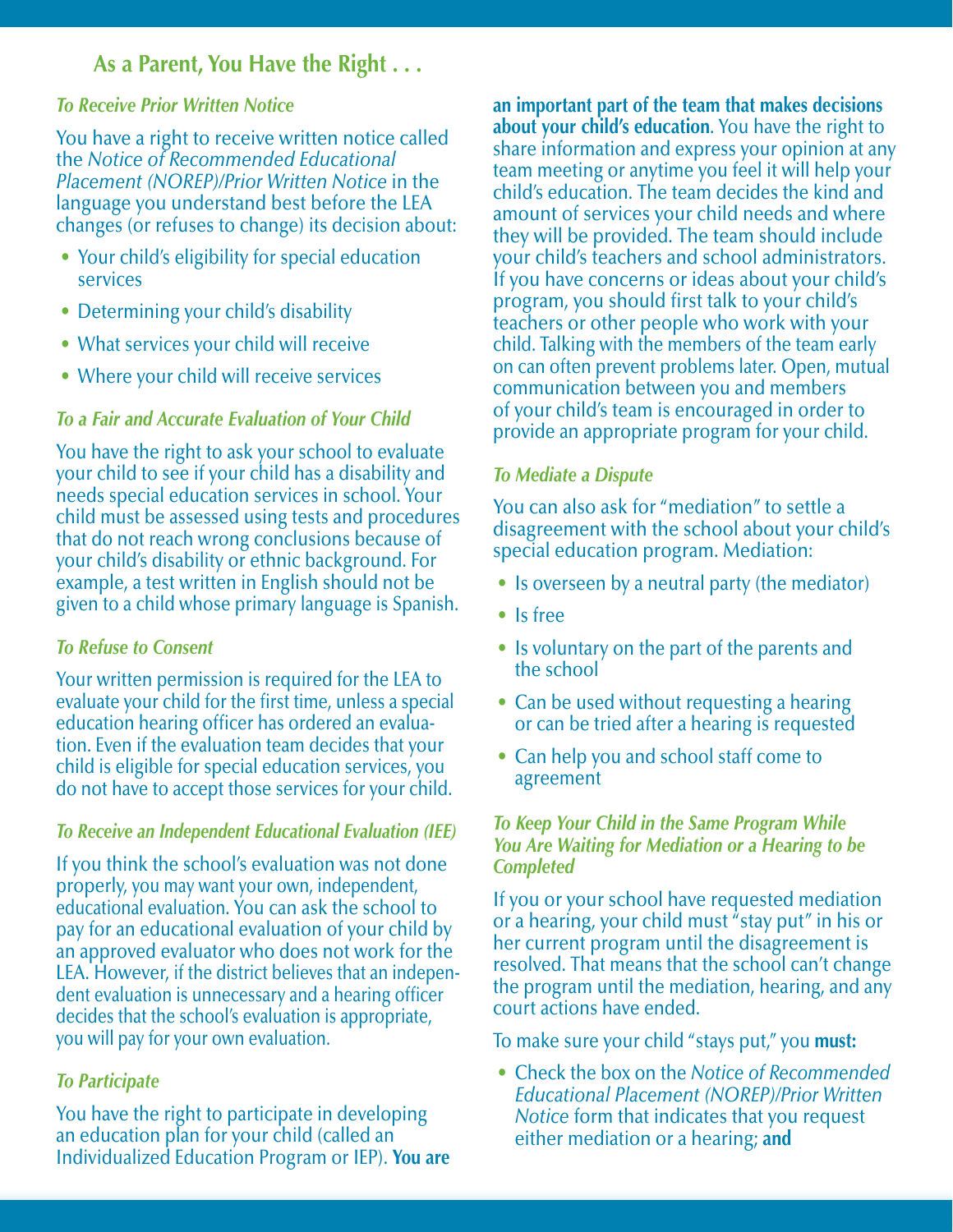Office for Dispute Resolution in Harrisburg, • Complete a *Due Process Complaint Notice*  form. You can request this form from ODR or from your school. Send the form to the and send a copy to your LEA. **Your child does not have "stay put" protection until you have**  filled out and "filed" your hearing request.

#### *To Be Given a Hearing if You Disagree with the IEP the LEA has Offered for Your Child*

You can ask for a hearing if:

- You believe that the IEP the LEA has offered your child does not meet his or her needs
- You believe that your child should be educated in a different place
- There is any other important point on which you and your LEA disagree (related to evaluation, identification, FAPE, or educational placement)

This hearing is called a due process hearing. You have the right to:

- Bring an attorney to the hearing (Pennsylvania) state law does not permit nonattorney representation at a due process hearing)
- Communicate your opinion and have experts give their opinions
- Provide the hearing officer with important records
- Ask questions of the school's witnesses

A "hearing officer," provided at public expense, decides the case. If you disagree with the decision, you can ask a court to reverse it.

For more information about mediation, or to file a request for a due process hearing, call the Office for Dispute Resolution at 800-222-3353 or go to http://odr.pattan.net.

#### *To See and Keep Private Your Child's Education Records*

You have a right to see all of your child's education records. You also have the right to prevent the LEA from sending the records to someone else without your written permission (with some exceptions). The school must give you a free copy of your child's IEP.

#### *To File a Complaint Against Your LEA*

If you believe your child's school has violated the law, you can fle a written request (called a "complaint") for the Pennsylvania Department of Education to investigate. For example, you can file a complaint if your school fails to provide a service included in your child's IEP. Within 60 days of receiving the complaint, the Department must investigate and give you a written report with the results of its investigation and how it will address any problems it has found.

#### *To Special Protections in School Discipline*

Your child is expected to follow his or her school's code of conduct. However, children receiving special education services have certain rights when it comes to school discipline. Some rules a school must follow are:

- caused the misbehavior for which the school wants • The IEP team must decide if the child's disability to discipline the child. This is called a **manifestation determination**. This decision must be made before the school can:
	- **\*** Suspend a student with an IEP for more than 10 school days in a row or 15 total school days in a school year
	- $\bullet$  Exclude a child with mental retardation for any amount of time
- if the behavior was caused by the student's disability. • If the offense involved drugs, weapons, or serious injury to self or others, the school can move the child to a different school for no more than 45 school days without parent permission, even The district must provide an appropriate special education program for your child, although not necessarily in the same school setting.

Rules about the discipline of students with disabilities are complicated. You should talk to your school if you have questions about the process. You can also call one of the organizations listed at the end of this brochure if you want more information about your rights.